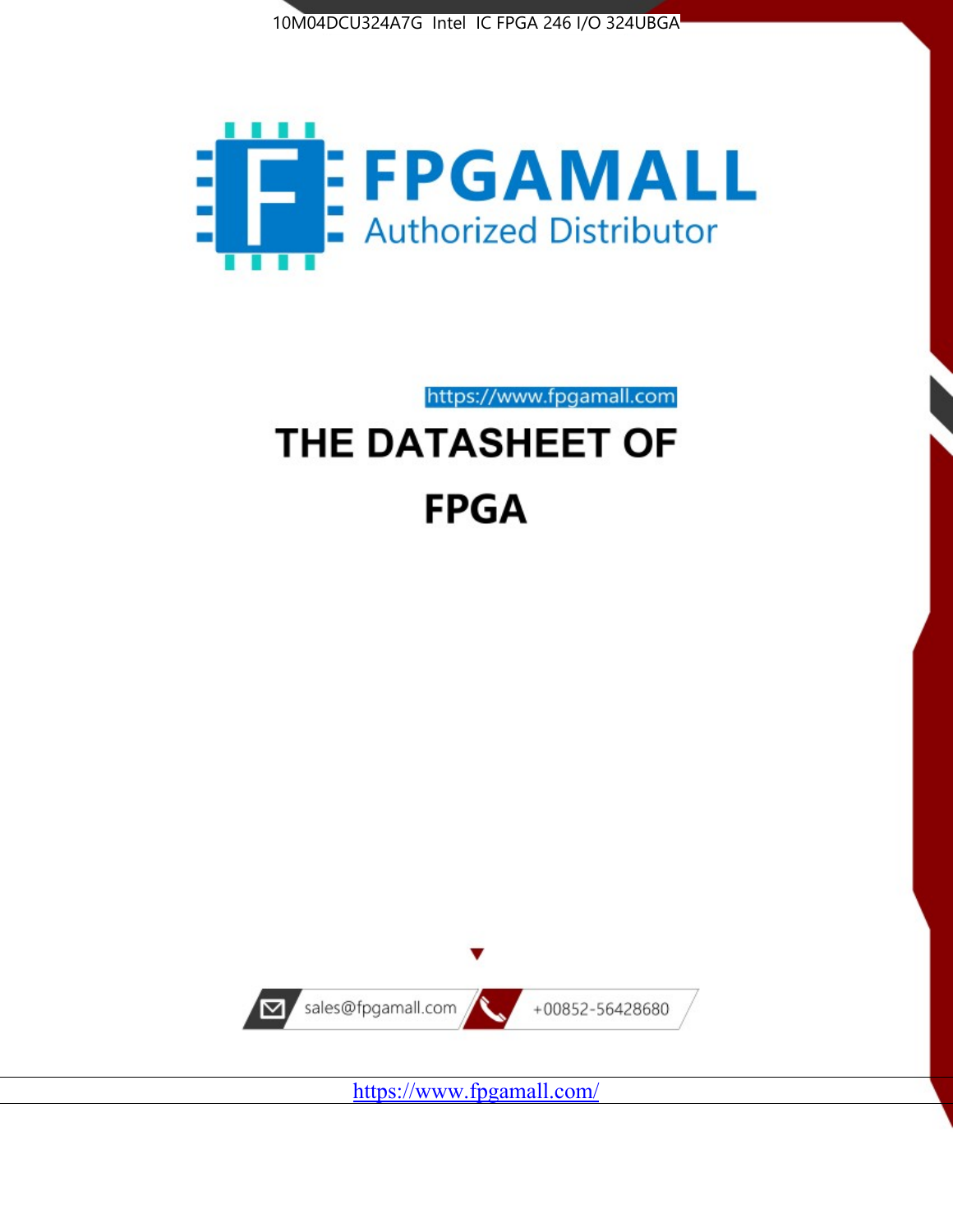10M04DCU324A7G Intel IC FPGA 246 I/O 324UBGA



# **Intel® MAX® 10 FPGA Device Overview**



**M10-OVERVIEW | 2017.12.15** Latest document on the web: **[PDF](https://www.altera.com/en_US/pdfs/literature/hb/max-10/m10_overview.pdf)** | **[HTML](https://www.altera.com/documentation/myt1396938463674.html)**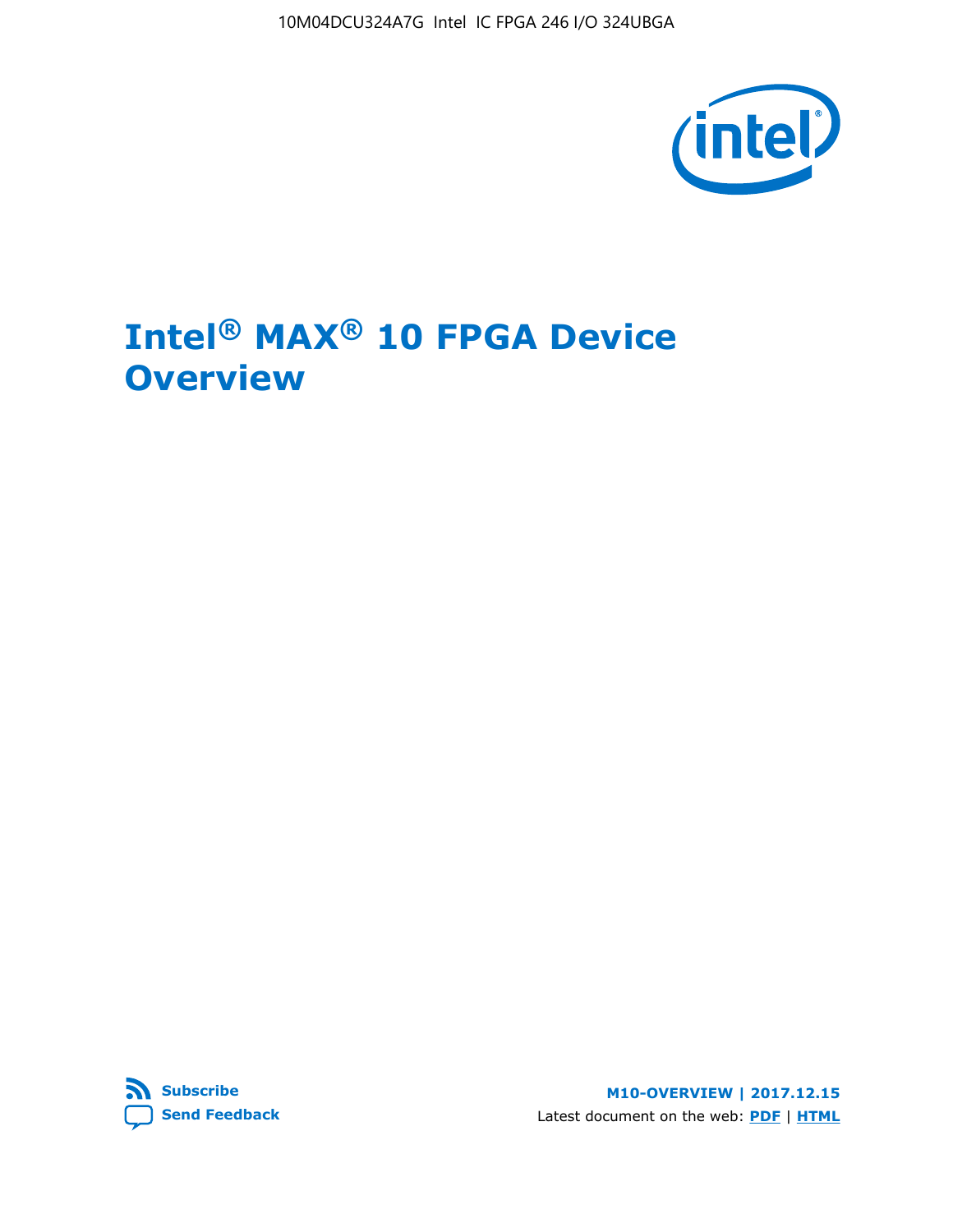

*Contents*

# **Contents**

| Intel® MAX® 10 FPGA Device Overview………………………………………………………………………………………3 |  |
|-----------------------------------------------------------------------|--|
|                                                                       |  |
|                                                                       |  |
|                                                                       |  |
|                                                                       |  |
|                                                                       |  |
|                                                                       |  |
|                                                                       |  |
|                                                                       |  |
|                                                                       |  |
|                                                                       |  |
|                                                                       |  |
|                                                                       |  |
|                                                                       |  |
|                                                                       |  |
|                                                                       |  |
|                                                                       |  |
|                                                                       |  |
|                                                                       |  |
|                                                                       |  |
| Document Revision History for Intel MAX 10 FPGA Device Overview 13    |  |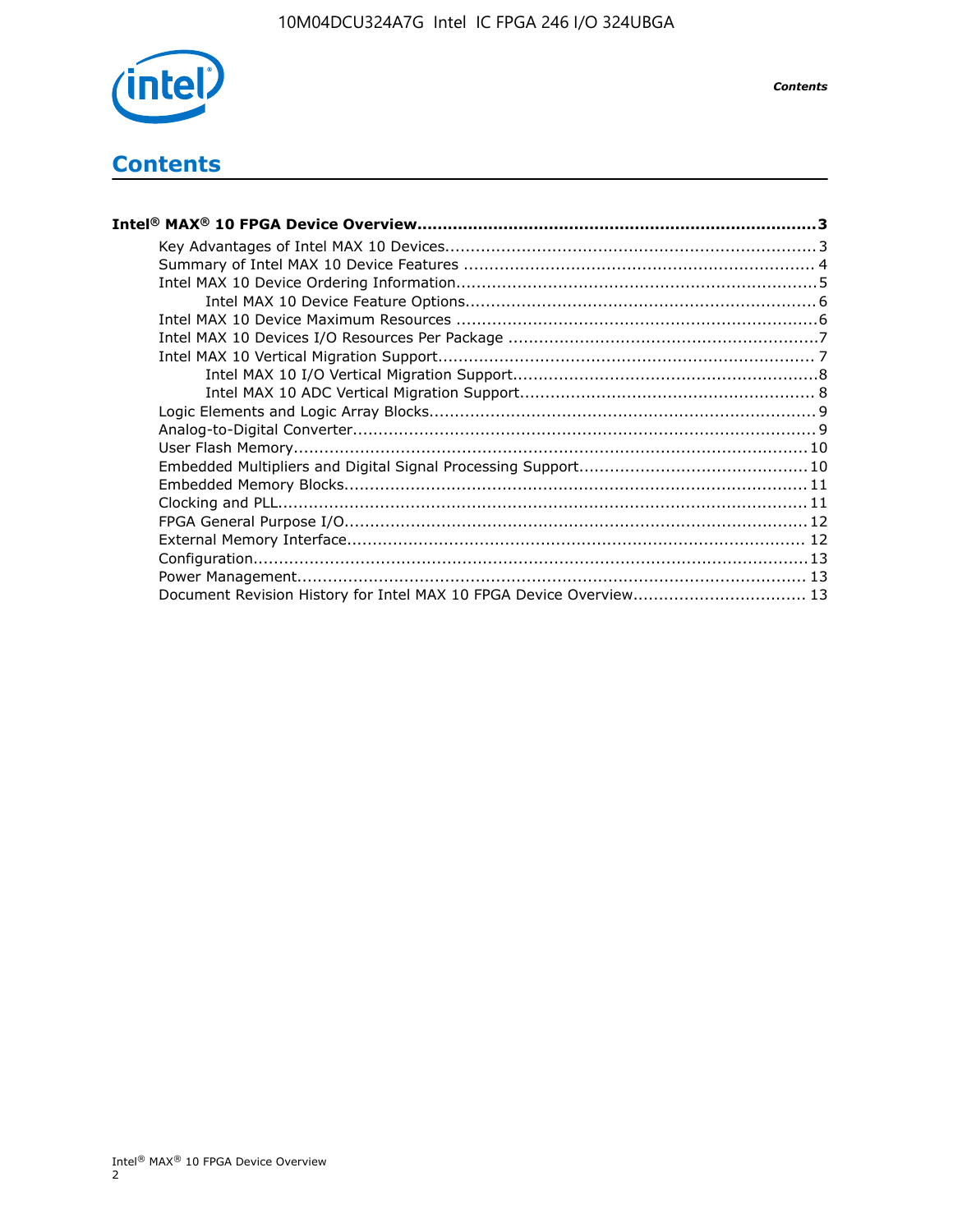

# **Intel® MAX® 10 FPGA Device Overview**

Intel® MAX® 10 devices are single-chip, non-volatile low-cost programmable logic devices (PLDs) to integrate the optimal set of system components.

The highlights of the Intel MAX 10 devices include:

- Internally stored dual configuration flash
- User flash memory
- Instant on support
- Integrated analog-to-digital converters (ADCs)
- Single-chip Nios II soft core processor support

Intel MAX 10 devices are the ideal solution for system management, I/O expansion, communication control planes, industrial, automotive, and consumer applications.

#### **Related Links**

[Intel MAX 10 FPGA Device Datasheet](https://www.altera.com/documentation/mcn1397700832153.html#mcn1397643748870)

## **Key Advantages of Intel MAX 10 Devices**

#### **Table 1. Key Advantages of Intel MAX 10 Devices**

| <b>Advantage</b>               | <b>Supporting Feature</b>                                                                                                                                                                                  |
|--------------------------------|------------------------------------------------------------------------------------------------------------------------------------------------------------------------------------------------------------|
| Simple and fast configuration  | Secure on-die flash memory enables device configuration in less than 10 ms                                                                                                                                 |
| Flexibility and integration    | Single device integrating PLD logic, RAM, flash memory, digital signal<br>processing (DSP), ADC, phase-locked loop (PLL), and I/Os<br>Small packages available from 3 mm $\times$ 3 mm                     |
| Low power                      | Sleep mode—significant standby power reduction and resumption in less than<br>$1 \text{ ms}$<br>Longer battery life-resumption from full power-off in less than 10 ms                                      |
| 20-year-estimated life cycle   | Built on TSMC's 55 nm embedded flash process technology                                                                                                                                                    |
| High productivity design tools | Intel Quartus <sup>®</sup> Prime Lite edition (no cost license)<br>Platform Designer (Standard) system integration tool<br>DSP Builder for Intel FPGAs<br>Nios <sup>®</sup> II Embedded Design Suite (EDS) |

Intel Corporation. All rights reserved. Intel, the Intel logo, Altera, Arria, Cyclone, Enpirion, MAX, Nios, Quartus and Stratix words and logos are trademarks of Intel Corporation or its subsidiaries in the U.S. and/or other countries. Intel warrants performance of its FPGA and semiconductor products to current specifications in accordance with Intel's standard warranty, but reserves the right to make changes to any products and services at any time without notice. Intel assumes no responsibility or liability arising out of the application or use of any information, product, or service described herein except as expressly agreed to in writing by Intel. Intel customers are advised to obtain the latest version of device specifications before relying on any published information and before placing orders for products or services. \*Other names and brands may be claimed as the property of others.

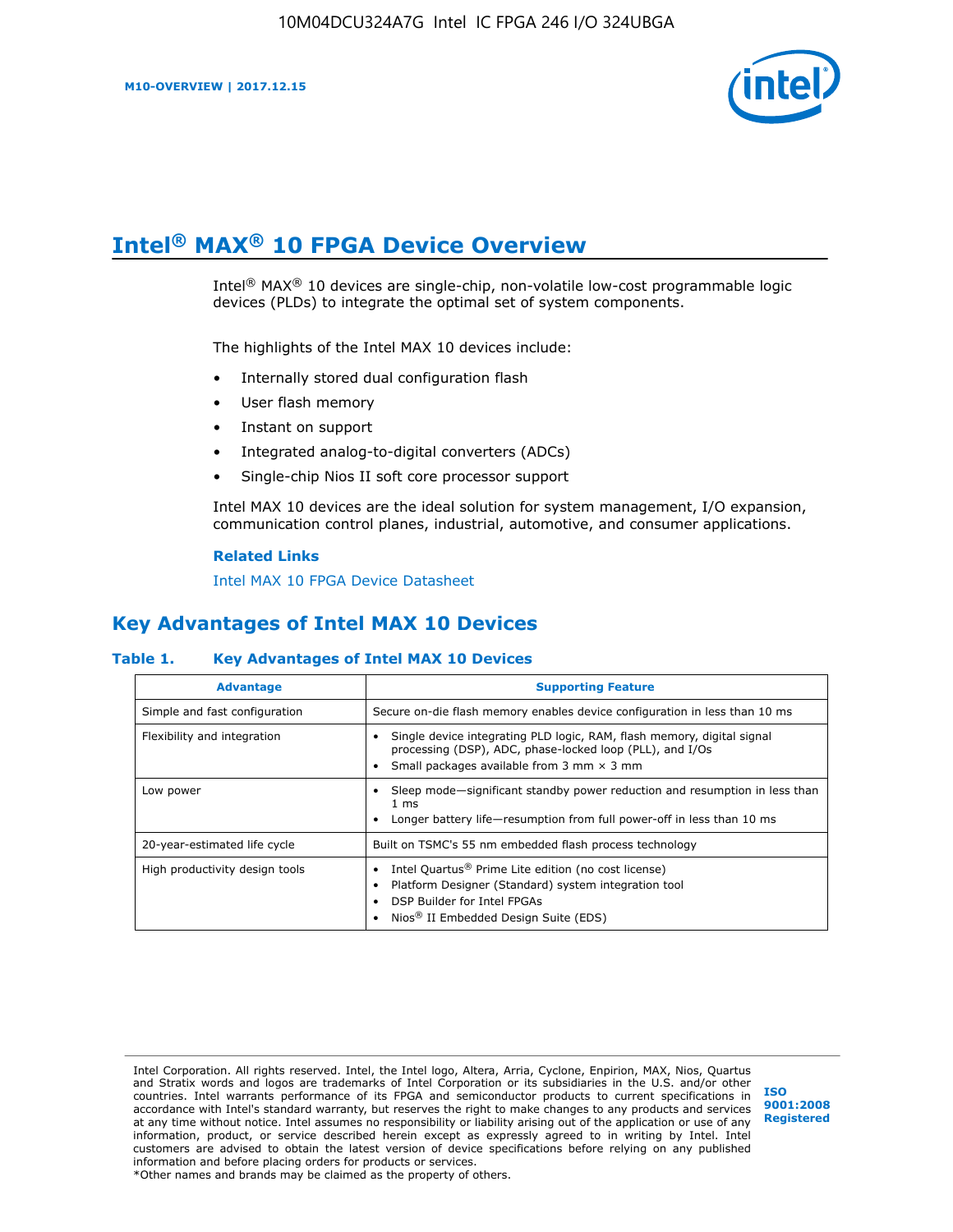

## **Summary of Intel MAX 10 Device Features**

#### **Table 2. Summary of Features for Intel MAX 10 Devices**

| <b>Feature</b>                       | <b>Description</b>                                                                                                                                                                                                                                                                            |
|--------------------------------------|-----------------------------------------------------------------------------------------------------------------------------------------------------------------------------------------------------------------------------------------------------------------------------------------------|
| Technology                           | 55 nm TSMC Embedded Flash (Flash + SRAM) process technology                                                                                                                                                                                                                                   |
| Packaging                            | Low cost, small form factor packages-support multiple packaging<br>technologies and pin pitches<br>Multiple device densities with compatible package footprints for seamless<br>migration between different device densities<br>RoHS6-compliant                                               |
| Core architecture                    | 4-input look-up table (LUT) and single register logic element (LE)<br>$\bullet$<br>LEs arranged in logic array block (LAB)<br>$\bullet$<br>Embedded RAM and user flash memory<br>$\bullet$<br>Clocks and PLLs<br>$\bullet$<br>Embedded multiplier blocks<br>General purpose I/Os<br>$\bullet$ |
| Internal memory blocks               | M9K-9 kilobits (Kb) memory blocks<br>$\bullet$<br>Cascadable blocks to create RAM, dual port, and FIFO functions<br>$\bullet$                                                                                                                                                                 |
| User flash memory (UFM)              | User accessible non-volatile storage<br>$\bullet$<br>High speed operating frequency<br>$\bullet$<br>Large memory size<br>High data retention<br>$\bullet$<br>Multiple interface option                                                                                                        |
| Embedded multiplier blocks           | One $18 \times 18$ or two 9 $\times$ 9 multiplier modes<br>$\bullet$<br>Cascadable blocks enabling creation of filters, arithmetic functions, and image<br>processing pipelines                                                                                                               |
| <b>ADC</b>                           | 12-bit successive approximation register (SAR) type<br>$\bullet$<br>Up to 17 analog inputs<br>$\bullet$<br>Cumulative speed up to 1 million samples per second (MSPS)<br>Integrated temperature sensing capability<br>$\bullet$                                                               |
| Clock networks                       | Global clocks support<br>$\bullet$<br>High speed frequency in clock network                                                                                                                                                                                                                   |
| Internal oscillator                  | Built-in internal ring oscillator                                                                                                                                                                                                                                                             |
| <b>PLLs</b>                          | Analog-based<br>$\bullet$<br>Low jitter<br>High precision clock synthesis<br>$\bullet$<br>Clock delay compensation<br>$\bullet$<br>Zero delay buffering<br>٠<br>Multiple output taps<br>$\bullet$                                                                                             |
| General-purpose I/Os (GPIOs)         | Multiple I/O standards support<br>$\bullet$<br>On-chip termination (OCT)<br>٠<br>Up to 830 megabits per second (Mbps) LVDS receiver, 800 Mbps LVDS<br>transmitter                                                                                                                             |
| External memory interface (EMIF) (1) | Supports up to 600 Mbps external memory interfaces:<br>continued                                                                                                                                                                                                                              |
|                                      |                                                                                                                                                                                                                                                                                               |

<sup>(1)</sup> EMIF is only supported in selected Intel MAX 10 device density and package combinations. Refer to the *External Memory Interface User Guide* for more information.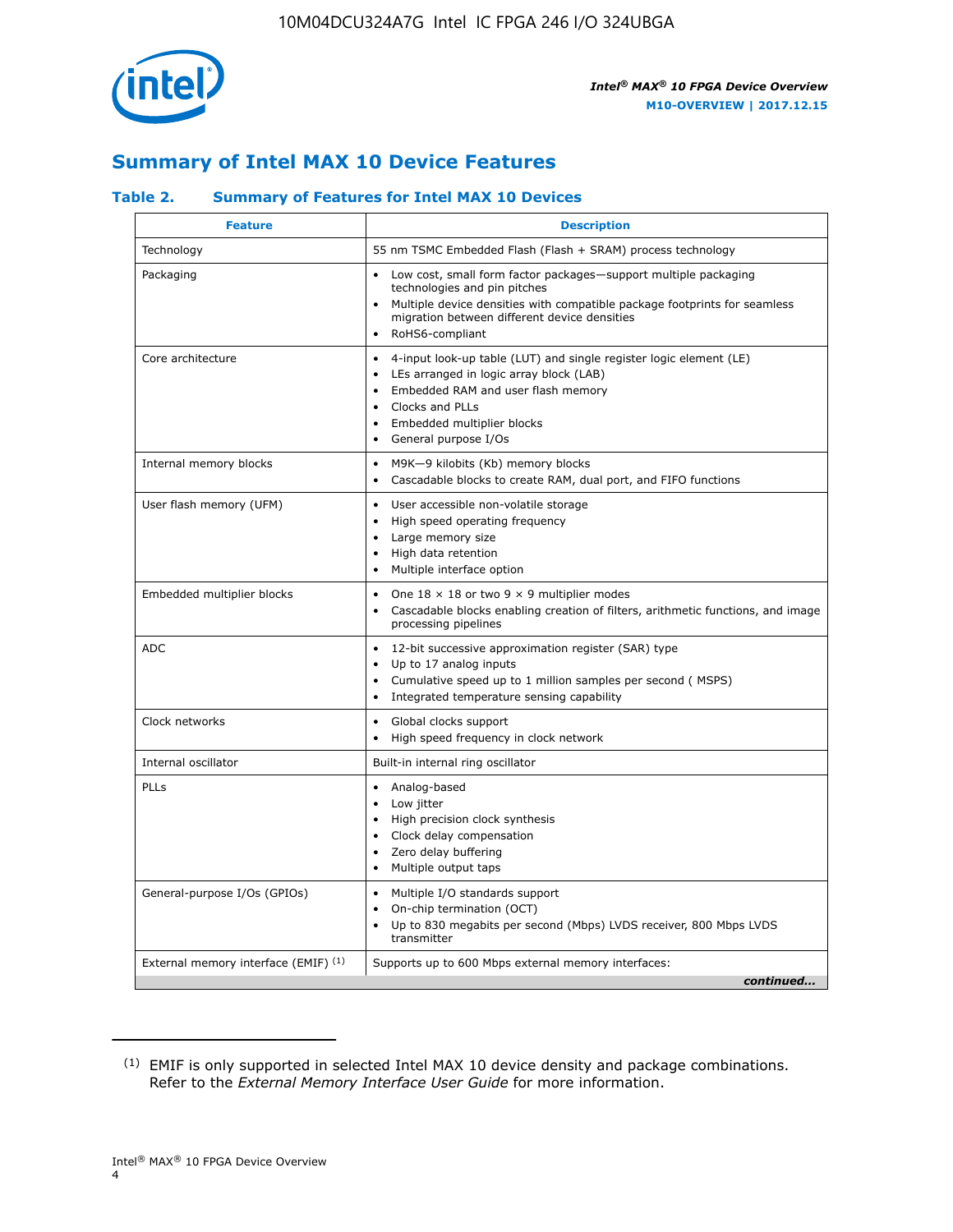

| <b>Feature</b>                | <b>Description</b>                                                                                                                                                                                                                                                                                                                                                                                                                               |  |  |  |
|-------------------------------|--------------------------------------------------------------------------------------------------------------------------------------------------------------------------------------------------------------------------------------------------------------------------------------------------------------------------------------------------------------------------------------------------------------------------------------------------|--|--|--|
|                               | DDR3, DDR3L, DDR2, LPDDR2 (on 10M16, 10M25, 10M40, and 10M50.)<br>SRAM (Hardware support only)<br><i>Note:</i> For 600 Mbps performance, -6 device speed grade is required.<br>Performance varies according to device grade (commercial, industrial, or<br>automotive) and device speed grade $(-6 \text{ or } -7)$ . Refer to the <i>Intel MAX</i><br>10 FPGA Device Datasheet or External Memory Interface Spec Estimator<br>for more details. |  |  |  |
| Configuration                 | Internal configuration<br>JTAG<br>٠<br>Advanced Encryption Standard (AES) 128-bit encryption and compression<br>options<br>Flash memory data retention of 20 years at 85 $^{\circ}$ C                                                                                                                                                                                                                                                            |  |  |  |
| Flexible power supply schemes | Single- and dual-supply device options<br>Dynamically controlled input buffer power down<br>Sleep mode for dynamic power reduction                                                                                                                                                                                                                                                                                                               |  |  |  |

## **Intel MAX 10 Device Ordering Information**

#### **Figure 1. Sample Ordering Code and Available Options for Intel MAX 10 Devices**



*Note:* The –I6 and –A6 speed grades of the Intel MAX 10 FPGA devices are not available by default in the Intel Quartus Prime software. Contact your local Intel sales representatives for support.

#### **Related Links**

#### [Intel FPGA Product Selector](http://www.altera.com/products/selector/psg-selector.html)

Provides the latest information about Intel FPGAs.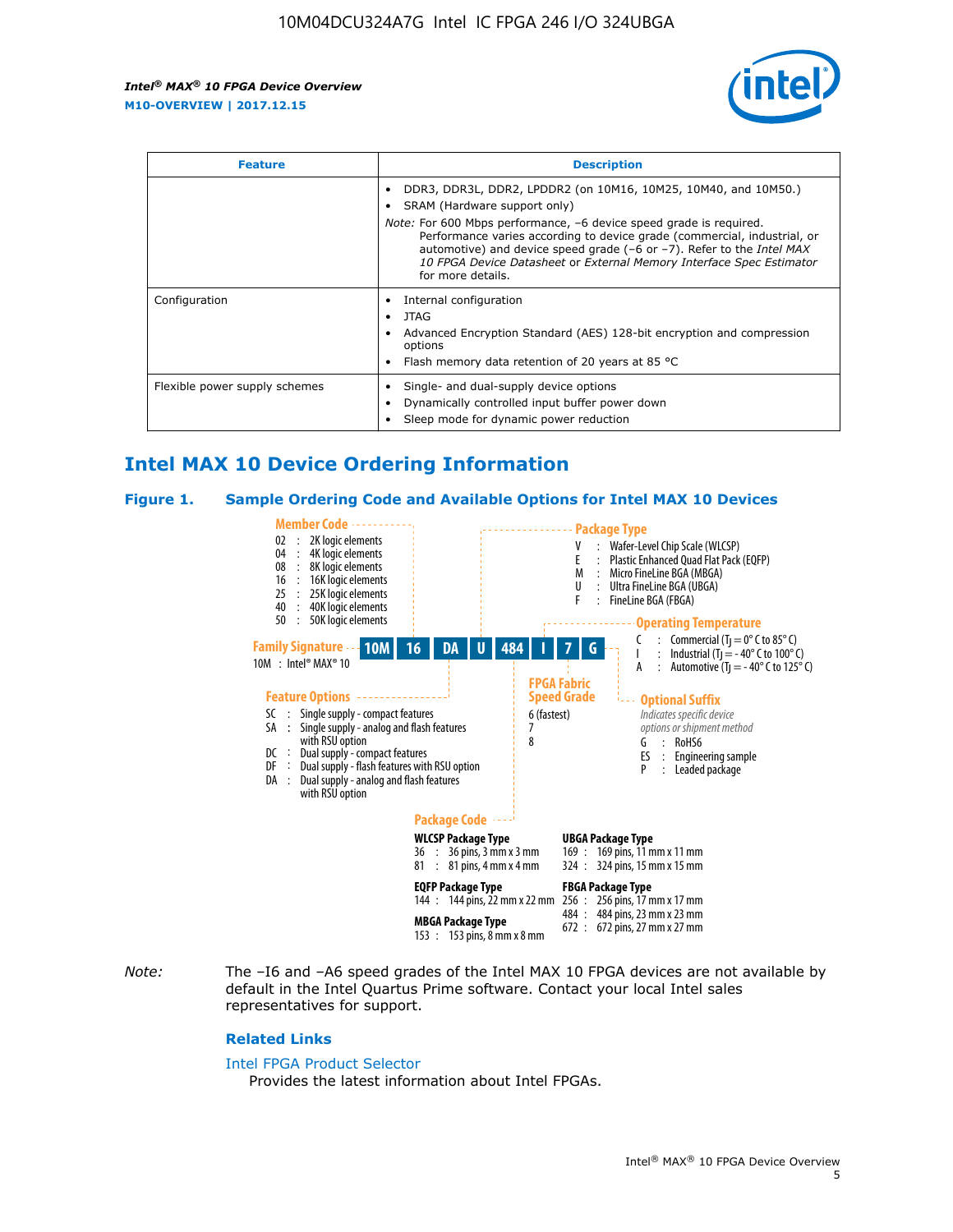

## **Intel MAX 10 Device Feature Options**

#### **Table 3. Feature Options for Intel MAX 10 Devices**

| <b>Option</b> | <b>Feature</b>                                                                                                                                                                          |
|---------------|-----------------------------------------------------------------------------------------------------------------------------------------------------------------------------------------|
| Compact       | Devices with core architecture featuring single configuration image with self-configuration capability                                                                                  |
| Flash         | Devices with core architecture featuring:<br>Dual configuration image with self-configuration capability<br>Remote system upgrade capability<br>Memory initialization                   |
| Analog        | Devices with core architecture featuring:<br>Dual configuration image with self-configuration capability<br>Remote system upgrade capability<br>Memory initialization<br>Integrated ADC |

## **Intel MAX 10 Device Maximum Resources**

#### **Table 4. Maximum Resource Counts for Intel MAX 10 Devices**

| <b>Resource</b>              |                            | <b>Device</b>  |              |              |                |                |              |                |
|------------------------------|----------------------------|----------------|--------------|--------------|----------------|----------------|--------------|----------------|
|                              |                            | <b>10M02</b>   | <b>10M04</b> | <b>10M08</b> | <b>10M16</b>   | <b>10M25</b>   | <b>10M40</b> | <b>10M50</b>   |
|                              | Logic Elements (LE) (K)    | $\overline{2}$ | 4            | 8            | 16             | 25             | 40           | 50             |
| M9K Memory (Kb)              |                            | 108            | 189          | 378          | 549            | 675            | 1,260        | 1,638          |
|                              | User Flash Memory (Kb) (2) | 96             | 1,248        | 1,376        | 2,368          | 3,200          | 5,888        | 5,888          |
| $18 \times 18$ Multiplier    |                            | 16             | 20           | 24           | 45             | 55             | 125          | 144            |
| <b>PLL</b>                   |                            | 2              | 2            | 2            | $\overline{4}$ | $\overline{4}$ | 4            | $\overline{4}$ |
| GPIO                         |                            | 246            | 246          | 250          | 320            | 360            | 500          | 500            |
| <b>LVDS</b>                  | Dedicated<br>Transmitter   | 15             | 15           | 15           | 22             | 24             | 30           | 30             |
|                              | Emulated<br>Transmitter    | 114            | 114          | 116          | 151            | 171            | 241          | 241            |
|                              | Dedicated Receiver         | 114            | 114          | 116          | 151            | 171            | 241          | 241            |
| Internal Configuration Image |                            | $\mathbf{1}$   | 2            | 2            | $\overline{2}$ | 2              | 2            | $\overline{2}$ |
| <b>ADC</b>                   |                            |                | 1            | 1            | $\mathbf{1}$   | 2              | 2            | 2              |

<sup>(2)</sup> The maximum possible value including user flash memory and configuration flash memory. For more information, refer to [Intel MAX 10 User Flash Memory User Guide](https://www.altera.com/documentation/vgo1395753117436.html#vgo1395811844282).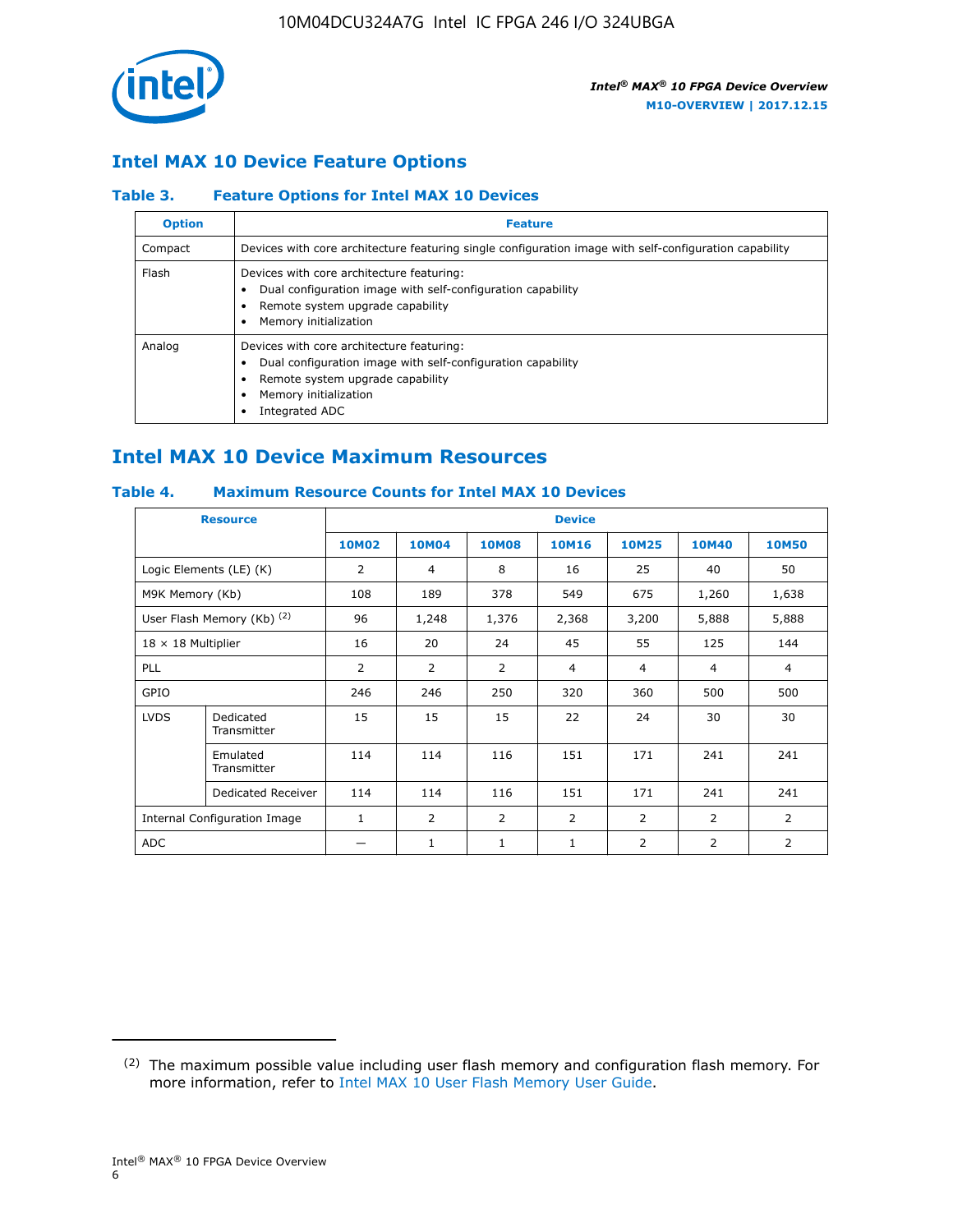

## **Intel MAX 10 Devices I/O Resources Per Package**

#### **Table 5. Package Plan for Intel MAX 10 Single Power Supply Devices**

| <b>Device</b> |                   | <b>Package</b>                     |                      |                             |                                      |  |  |  |  |
|---------------|-------------------|------------------------------------|----------------------|-----------------------------|--------------------------------------|--|--|--|--|
|               | <b>Type</b>       | M153<br>153-pin MBGA               | U169<br>169-pin UBGA | <b>U324</b><br>324-pin UBGA | E144<br>144-pin EQFP                 |  |  |  |  |
|               | <b>Size</b>       | $8 \text{ mm} \times 8 \text{ mm}$ | 11 mm $\times$ 11 mm | $15$ mm $\times$ 15 mm      | $22 \text{ mm} \times 22 \text{ mm}$ |  |  |  |  |
|               | <b>Ball Pitch</b> | $0.5$ mm                           | $0.8$ mm             | $0.8$ mm                    | $0.5$ mm                             |  |  |  |  |
| 10M02         |                   | 112                                | 130                  | 246                         | 101                                  |  |  |  |  |
| 10M04         |                   | 112                                | 130                  | 246                         | 101                                  |  |  |  |  |
| 10M08         |                   | 112                                | 130                  | 246                         | 101                                  |  |  |  |  |
| 10M16         |                   |                                    | 130                  | 246                         | 101                                  |  |  |  |  |
| 10M25         |                   |                                    |                      |                             | 101                                  |  |  |  |  |
| 10M40         |                   |                                    |                      |                             | 101                                  |  |  |  |  |
| 10M50         |                   |                                    |                      |                             | 101                                  |  |  |  |  |

#### **Table 6. Package Plan for Intel MAX 10 Dual Power Supply Devices**

| <b>Device</b> |                   | <b>Package</b> |                                                |                                                                    |                           |                           |                             |  |  |  |
|---------------|-------------------|----------------|------------------------------------------------|--------------------------------------------------------------------|---------------------------|---------------------------|-----------------------------|--|--|--|
|               | <b>Type</b>       | <b>V36</b>     | <b>V81</b>                                     | <b>U324</b><br>36-pin WLCSP 81-pin WLCSP 324-pin UBGA 256-pin FBGA | <b>F256</b>               | F484<br>484-pin FBGA      | <b>F672</b><br>672-pin FBGA |  |  |  |
|               | <b>Size</b>       |                | $3$ mm $\times$ 3 mm $ 4$ mm $\times$ 4 mm $ $ | 15 mm $\times$ 15<br>mm                                            | $17$ mm $\times$ 17<br>mm | $23$ mm $\times$ 23<br>mm | $27$ mm $\times$ 27<br>mm   |  |  |  |
|               | <b>Ball Pitch</b> | $0.4$ mm       | $0.4$ mm                                       | $0.8$ mm                                                           | 1.0 <sub>mm</sub>         | 1.0 <sub>mm</sub>         | 1.0 <sub>mm</sub>           |  |  |  |
| 10M02         |                   | 27             |                                                | 160                                                                |                           |                           |                             |  |  |  |
| 10M04         |                   |                |                                                | 246                                                                | 178                       |                           |                             |  |  |  |
| 10M08         |                   |                | 56                                             | 246                                                                | 178                       | 250                       |                             |  |  |  |
| 10M16         |                   |                |                                                | 246                                                                | 178                       | 320                       |                             |  |  |  |
| 10M25         |                   |                |                                                |                                                                    | 178                       | 360                       |                             |  |  |  |
| 10M40         |                   |                |                                                |                                                                    | 178                       | 360                       | 500                         |  |  |  |
| 10M50         |                   |                |                                                |                                                                    | 178                       | 360                       | 500                         |  |  |  |

#### **Related Links**

- [Intel MAX 10 General Purpose I/O User Guide](https://www.altera.com/documentation/sam1393999966669.html#sam1394000084476)
- [Intel MAX 10 High-Speed LVDS I/O User Guide](https://www.altera.com/documentation/sam1394433606063.html#sam1394433911642)

## **Intel MAX 10 Vertical Migration Support**

Vertical migration supports the migration of your design to other Intel MAX 10 devices of different densities in the same package with similar I/O and ADC resources.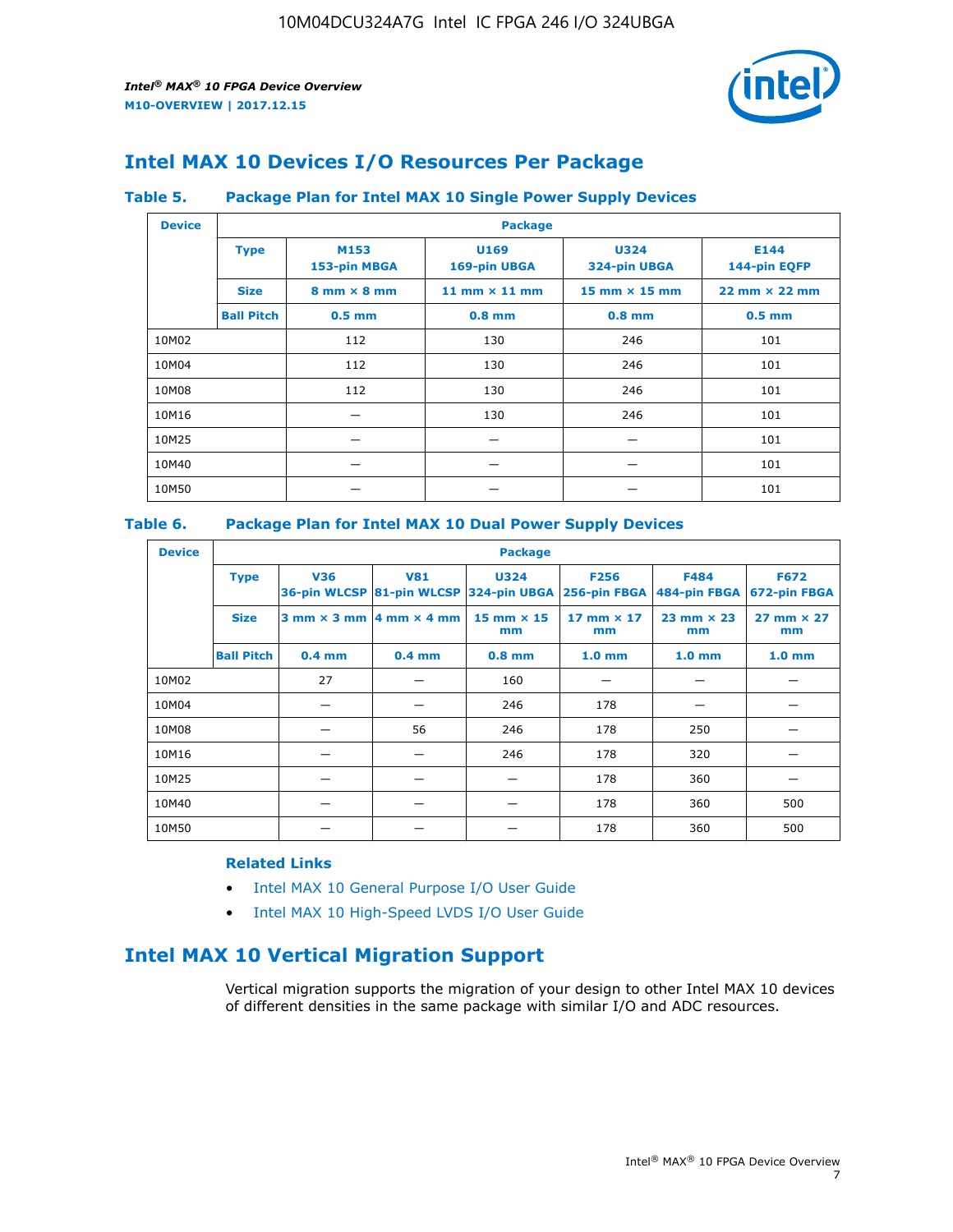

## **Intel MAX 10 I/O Vertical Migration Support**

#### **Figure 2. Migration Capability Across Intel MAX 10 Devices**

- The arrows indicate the migration paths. The devices included in each vertical migration path are shaded. Non-migratable devices are omitted. Some packages have several migration paths. Devices with lesser I/O resources in the same path have lighter shades.
- To achieve the full I/O migration across product lines in the same migration path, restrict I/Os usage to match the product line with the lowest I/O count.

|               | <b>Package</b>                   |            |      |      |             |                  |                                    |      |      |  |
|---------------|----------------------------------|------------|------|------|-------------|------------------|------------------------------------|------|------|--|
| <b>Device</b> | <b>V36</b>                       | <b>V81</b> | M153 | U169 | <b>U324</b> | F <sub>256</sub> | E144                               | F484 | F672 |  |
| 10M02         |                                  |            |      |      |             |                  |                                    |      |      |  |
| 10M04         |                                  |            |      |      |             |                  |                                    |      |      |  |
| 10M08         |                                  |            |      |      |             |                  |                                    |      |      |  |
| 10M16         |                                  |            |      |      |             |                  |                                    |      |      |  |
| 10M25         |                                  |            |      |      |             |                  |                                    |      |      |  |
| 10M40         |                                  |            |      |      |             |                  |                                    |      |      |  |
| 10M50         |                                  |            |      |      |             |                  |                                    |      |      |  |
|               | <b>Dual Power Supply Devices</b> |            |      |      |             |                  | <b>Single Power Supply Devices</b> |      |      |  |

*Note:* To verify the pin migration compatibility, use the Pin Migration View window in the Intel Quartus Prime software Pin Planner.

### **Intel MAX 10 ADC Vertical Migration Support**

#### **Figure 3. ADC Vertical Migration Across Intel MAX 10 Devices**

The arrows indicate the ADC migration paths. The devices included in each vertical migration path are shaded.

|                                                                                                                                                                                                                  | Package          |      |      |                  |      |      |      |  |  |
|------------------------------------------------------------------------------------------------------------------------------------------------------------------------------------------------------------------|------------------|------|------|------------------|------|------|------|--|--|
| <b>Device</b>                                                                                                                                                                                                    | M <sub>153</sub> | U169 | U324 | F <sub>256</sub> | E144 | F484 | F672 |  |  |
| 10M04                                                                                                                                                                                                            |                  |      |      |                  |      |      |      |  |  |
| 10M08                                                                                                                                                                                                            |                  |      |      |                  |      |      |      |  |  |
| 10M16                                                                                                                                                                                                            |                  |      |      |                  |      |      |      |  |  |
| 10M25                                                                                                                                                                                                            |                  |      |      |                  |      |      |      |  |  |
| 10M40                                                                                                                                                                                                            |                  |      |      |                  |      |      |      |  |  |
| 10M50                                                                                                                                                                                                            |                  |      |      |                  |      |      |      |  |  |
| Dual ADC Device: Each ADC (ADC1 and ADC2) supports 1 dedicated analog input pin and 8 dual function pins.<br>Single ADC Device: Single ADC that supports 1 dedicated analog input pin and 16 dual function pins. |                  |      |      |                  |      |      |      |  |  |

**Single ADC Device:** Single ADC that supports 1 dedicated analog input pin and 8 dual function pins.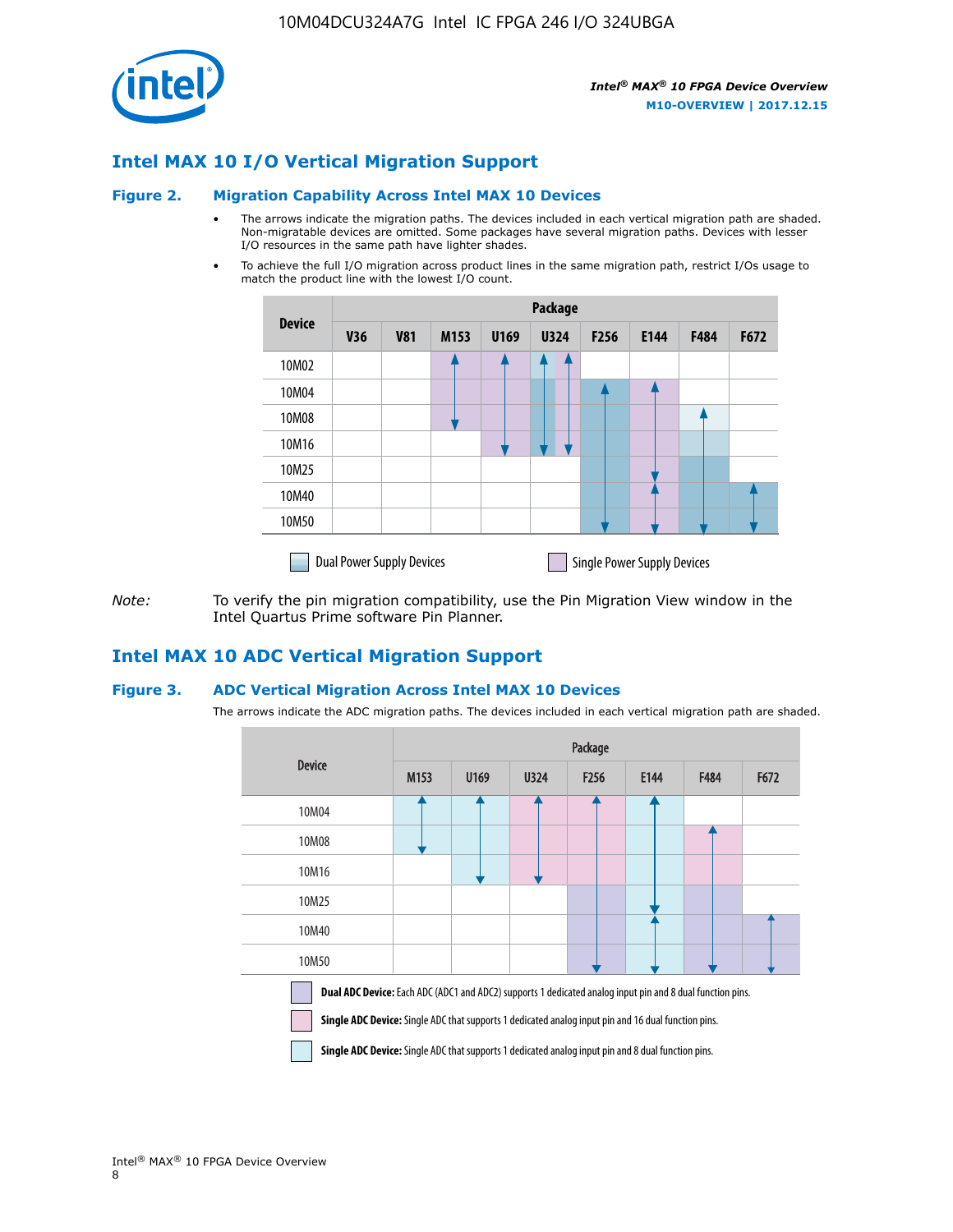

#### **Table 7. Pin Migration Conditions for ADC Migration**

| <b>Source</b>     | <b>Target</b>     | <b>Migratable Pins</b>                                                                                            |
|-------------------|-------------------|-------------------------------------------------------------------------------------------------------------------|
| Single ADC device | Single ADC device | You can migrate all ADC input pins                                                                                |
| Dual ADC device   | Dual ADC device   |                                                                                                                   |
| Single ADC device | Dual ADC device   | One dedicated analog input pin.                                                                                   |
| Dual ADC device   | Single ADC device | Eight dual function pins from the ADC1 block of the<br>٠<br>source device to the ADC1 block of the target device. |

## **Logic Elements and Logic Array Blocks**

The LAB consists of 16 logic elements (LE) and a LAB-wide control block. An LE is the smallest unit of logic in the Intel MAX 10 device architecture. Each LE has four inputs, a four-input look-up table (LUT), a register, and output logic. The four-input LUT is a function generator that can implement any function with four variables.

#### **Figure 4. Intel MAX 10 Device Family LEs**



### **Analog-to-Digital Converter**

Intel MAX 10 devices feature up to two ADCs. You can use the ADCs to monitor many different signals, including on-chip temperature.

#### **Table 8. ADC Features**

| <b>Feature</b>             | <b>Description</b>                                                                                                                                                                                  |
|----------------------------|-----------------------------------------------------------------------------------------------------------------------------------------------------------------------------------------------------|
| 12-bit resolution          | Translates analog signal to digital data for information processing, computing,<br>data transmission, and control systems<br>Provides a 12-bit digital representation of the observed analog signal |
| Up to 1 MSPS sampling rate | Monitors single-ended external inputs with a cumulative sampling rate of 25<br>kilosamples per second to 1 MSPS in normal mode                                                                      |
|                            |                                                                                                                                                                                                     |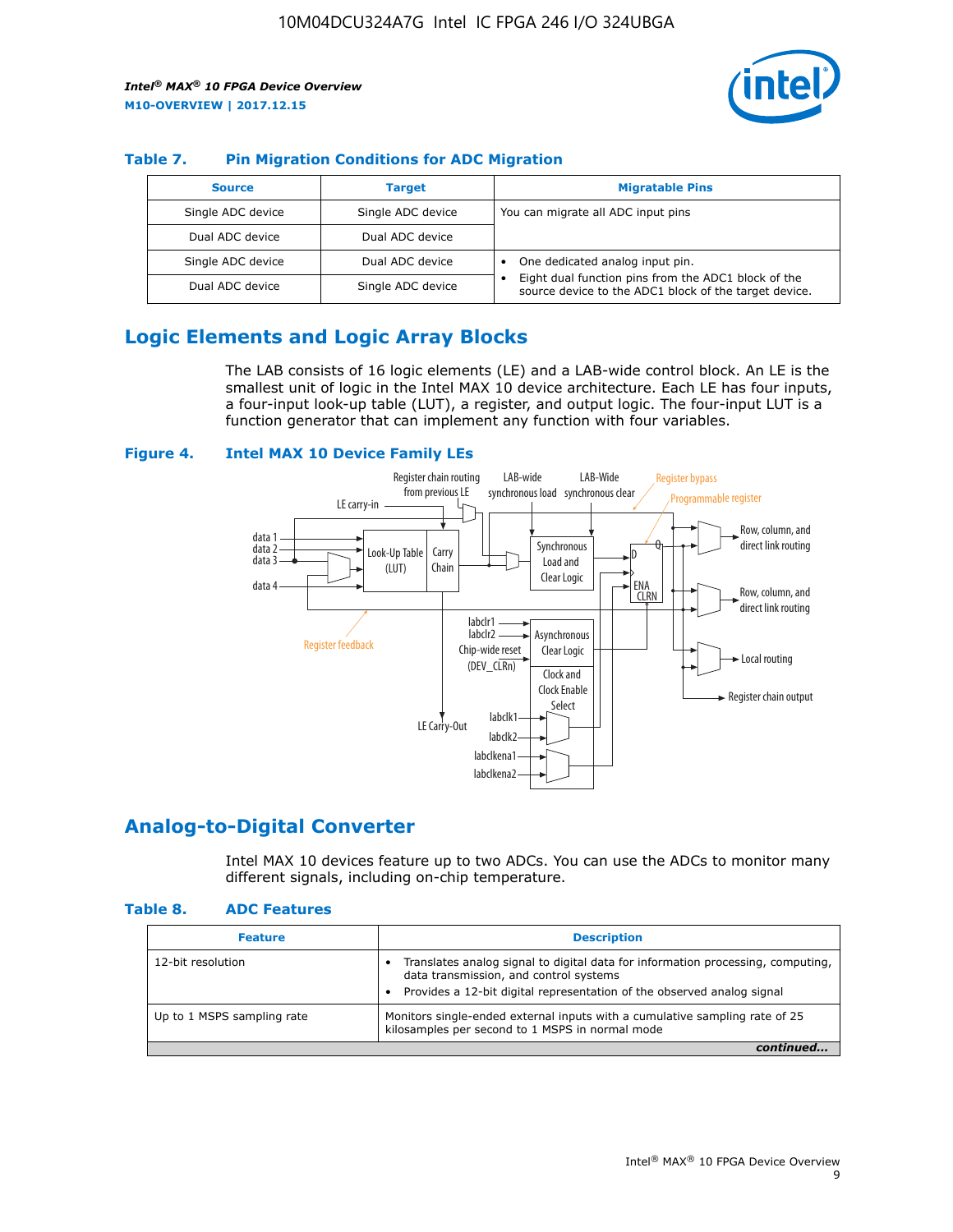

| <b>Feature</b>                                                  | <b>Description</b>                                                                                                                         |
|-----------------------------------------------------------------|--------------------------------------------------------------------------------------------------------------------------------------------|
| Up to 17 single-ended external inputs<br>for single ADC devices | One dedicated analog and 16 dual function input pins                                                                                       |
| Up to 18 single-ended external inputs<br>for dual ADC devices   | One dedicated analog and eight dual-function input pins in each ADC block<br>٠<br>Simultaneous measurement capability for dual ADC devices |
| On-chip temperature sensor                                      | Monitors external temperature data input with a sampling rate of up to 50<br>kilosamples per second                                        |

## **User Flash Memory**

The user flash memory (UFM) block in Intel MAX 10 devices stores non-volatile information.

UFM provides an ideal storage solution that you can access using Avalon Memory-Mapped (Avalon-MM) slave interface protocol.

#### **Table 9. UFM Features**

| <b>Features</b>     | <b>Capacity</b>                                                             |
|---------------------|-----------------------------------------------------------------------------|
| Endurance           | Counts to at least 10,000 program/erase cycles                              |
| Data retention      | 20 years at 85 $^{\circ}$ C<br>٠<br>10 years at 100 °C<br>$\bullet$         |
| Operating frequency | Maximum 116 MHz for parallel interface and 7.25 MHz for<br>serial interface |
| Data length         | Stores data up to 32 bits length in parallel                                |

## **Embedded Multipliers and Digital Signal Processing Support**

Intel MAX 10 devices support up to 144 embedded multiplier blocks. Each block supports one individual  $18 \times 18$ -bit multiplier or two individual  $9 \times 9$ -bit multipliers.

With the combination of on-chip resources and external interfaces in Intel MAX 10 devices, you can build DSP systems with high performance, low system cost, and low power consumption.

You can use the Intel MAX 10 device on its own or as a DSP device co-processor to improve price-to-performance ratios of DSP systems.

You can control the operation of the embedded multiplier blocks using the following options:

- Parameterize the relevant IP cores with the Intel Quartus Prime parameter editor
- Infer the multipliers directly with VHDL or Verilog HDL

System design features provided for Intel MAX 10 devices: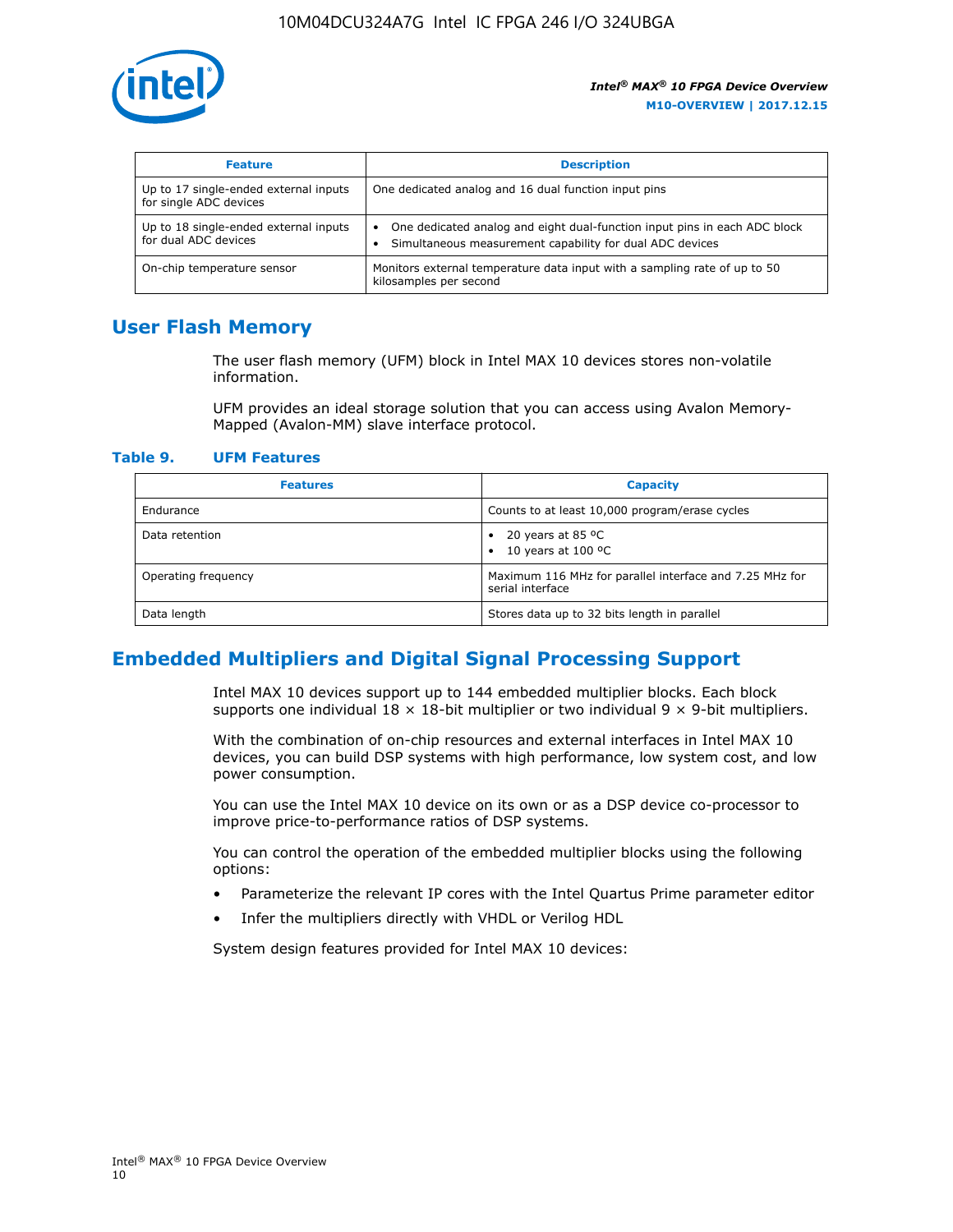

- DSP IP cores:
	- Common DSP processing functions such as finite impulse response (FIR), fast Fourier transform (FFT), and numerically controlled oscillator (NCO) functions
	- Suites of common video and image processing functions
- Complete reference designs for end-market applications
- DSP Builder for Intel FPGAs interface tool between the Intel Quartus Prime software and the MathWorks Simulink and MATLAB design environments
- DSP development kits

## **Embedded Memory Blocks**

The embedded memory structure consists of M9K memory blocks columns. Each M9K memory block of a Intel MAX 10 device provides 9 Kb of on-chip memory capable of operating at up to 284 MHz. The embedded memory structure consists of M9K memory blocks columns. Each M9K memory block of a Intel MAX 10 device provides 9 Kb of on-chip memory. You can cascade the memory blocks to form wider or deeper logic structures.

You can configure the M9K memory blocks as RAM, FIFO buffers, or ROM.

The Intel MAX 10 device memory blocks are optimized for applications such as high throughput packet processing, embedded processor program, and embedded data storage.

| <b>Operation Modes</b> | <b>Port Widths</b>                                                            |
|------------------------|-------------------------------------------------------------------------------|
| Single port            | $x1, x2, x4, x8, x9, x16, x18, x32, and x36$                                  |
| Simple dual port       | $x1, x2, x4, x8, x9, x16, x18, x32, and x36$                                  |
| True dual port         | $\times1, \times2, \times4, \times8, \times9, \times16, \text{and } \times18$ |

#### **Table 10. M9K Operation Modes and Port Widths**

## **Clocking and PLL**

Intel MAX 10 devices offer the following resources: global clock (GCLK) networks and phase-locked loops (PLLs) with a 116-MHz built-in oscillator.

Intel MAX 10 devices support up to 20 global clock (GCLK) networks with operating frequency up to 450 MHz. The GCLK networks have high drive strength and low skew.

The PLLs provide robust clock management and synthesis for device clock management, external system clock management, and I/O interface clocking. The high precision and low jitter PLLs offers the following features:

- Reduction in the number of oscillators required on the board
- Reduction in the device clock pins through multiple clock frequency synthesis from a single reference clock source
- Frequency synthesis
- On-chip clock de-skew
- Jitter attenuation
- Dynamic phase-shift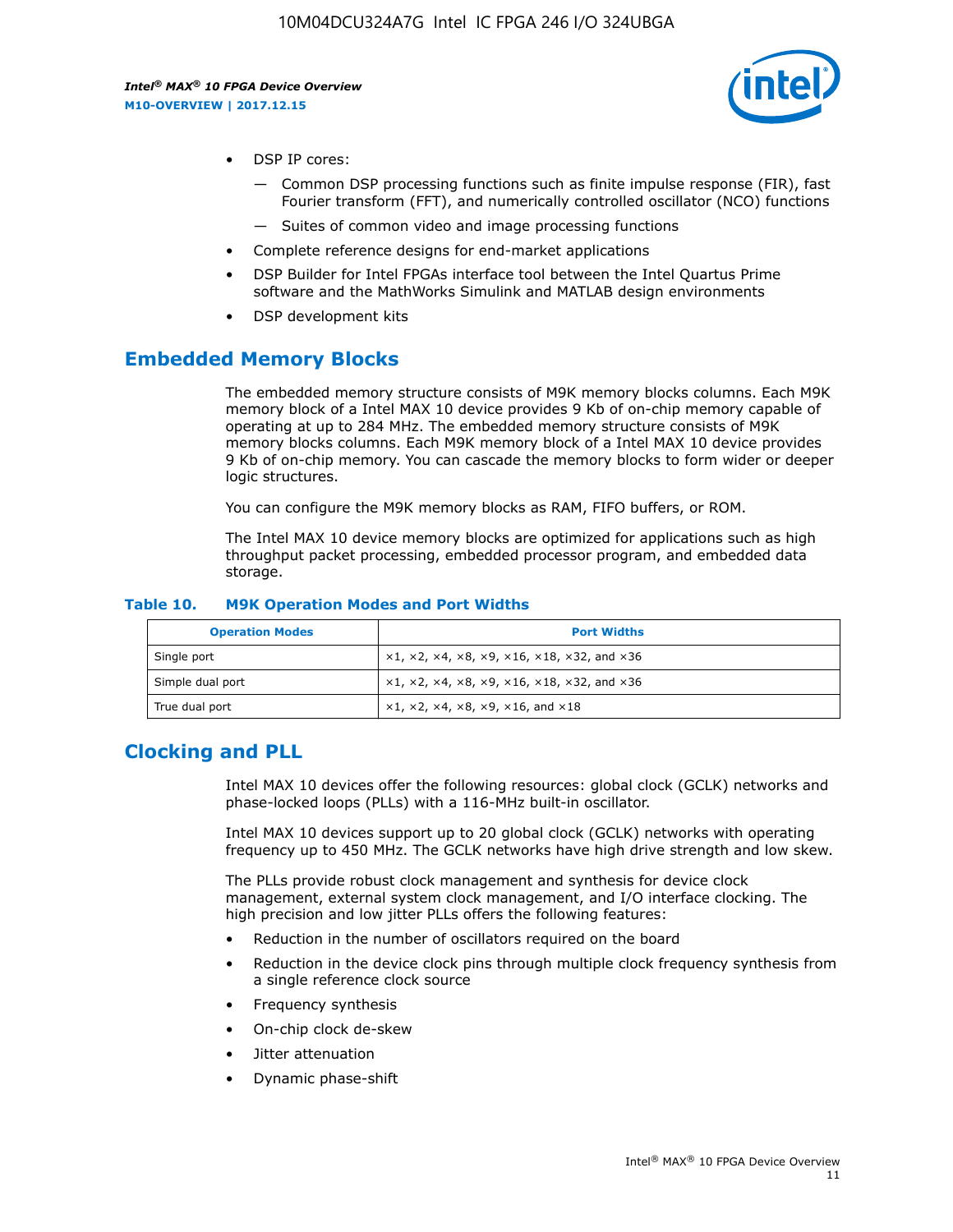

- Zero delay buffer
- Counter reconfiguration
- Bandwidth reconfiguration
- Programmable output duty cycle
- PLL cascading
- Reference clock switchover
- Driving of the ADC block

## **FPGA General Purpose I/O**

The Intel MAX 10 I/O buffers support a range of programmable features.

These features increase the flexibility of I/O utilization and provide an alternative to reduce the usage of external discrete components such as a pull-up resistor and a PCI clamp diode.

## **External Memory Interface**

Dual-supply Intel MAX 10 devices feature external memory interfaces solution that uses the I/O elements on the right side of the devices together with the UniPHY IP.

With this solution, you can create external memory interfaces to 16-bit SDRAM components with error correction coding (ECC).

*Note:* The external memory interface feature is available only for dual-supply Intel MAX 10 devices.

#### **Table 11. External Memory Interface Performance**

| <b>External Memory</b><br>Interface $(3)$ | <b>I/O Standard</b> | <b>Maximum Width</b> | <b>Maximum Frequency (MHz)</b> |
|-------------------------------------------|---------------------|----------------------|--------------------------------|
| <b>DDR3 SDRAM</b>                         | $SSTL-15$           | 16 bit $+8$ bit ECC  | 303                            |
| <b>DDR3L SDRAM</b>                        | SSTL-135            | 16 bit $+8$ bit ECC  | 303                            |
| <b>DDR2 SDRAM</b>                         | SSTL-18             | 16 bit $+8$ bit ECC  | 200                            |
| LPDDR2 SDRAM                              | HSUL-12             | 16 bit without ECC   | 200(4)                         |

#### **Related Links**

[External Memory Interface Spec Estimator](http://www.altera.com/technology/memory/estimator/mem-emif-index.html)

Provides a parametric tool that allows you to find and compare the performance of the supported external memory interfaces in Intel FPGAs.

 $(3)$  The device hardware supports SRAM. Use your own design to interface with SRAM devices.

 $(4)$  To achieve the specified performance, constrain the memory device I/O and core power supply variation to within ±3%. By default, the frequency is 167 MHz.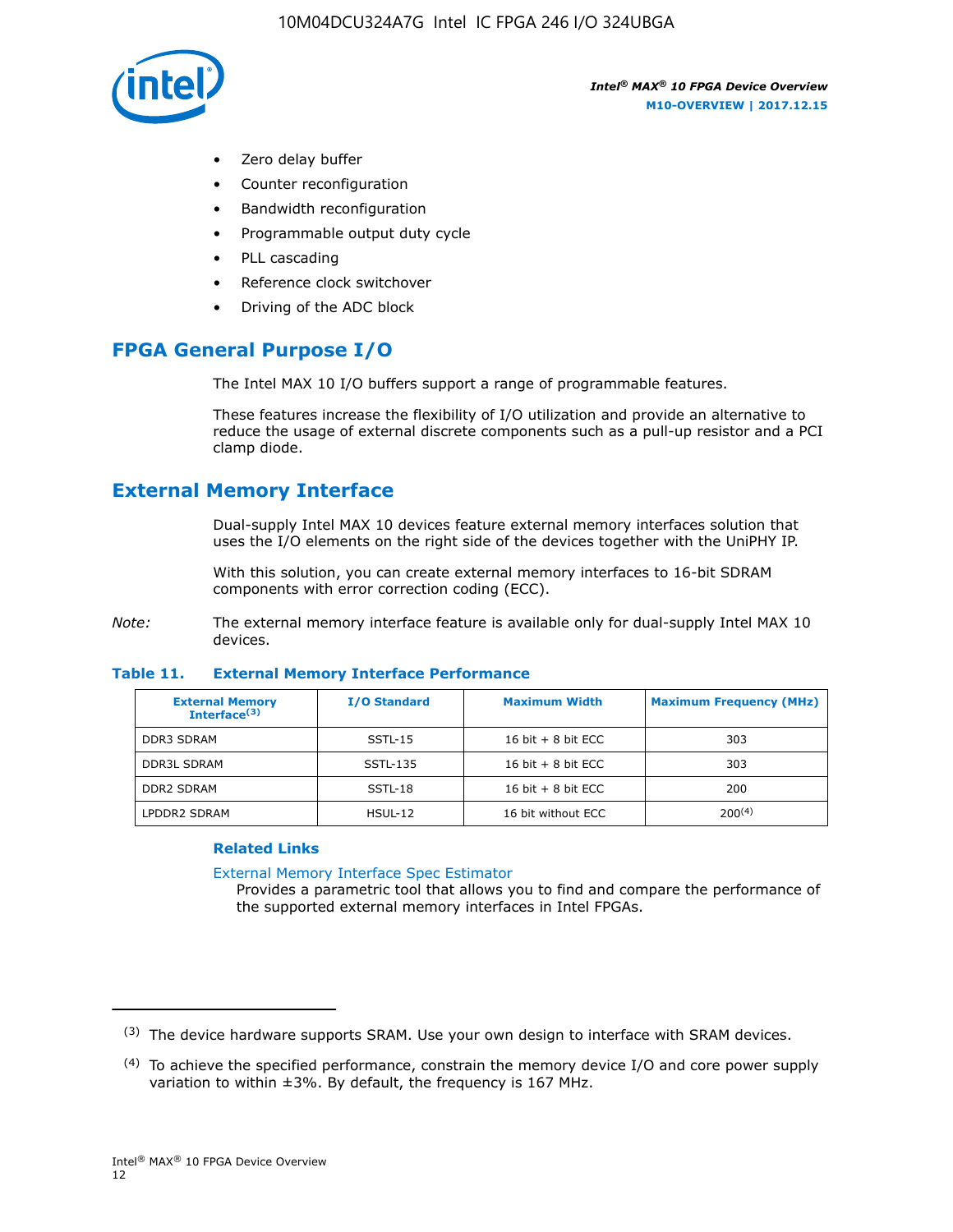

## **Configuration**

#### **Table 12. Configuration Features**

| <b>Feature</b>                    | <b>Description</b>                                                                                                                                                                       |
|-----------------------------------|------------------------------------------------------------------------------------------------------------------------------------------------------------------------------------------|
| Dual configuration                | Stores two configuration images in the configuration flash memory (CFM)<br>Selects the first configuration image to load using the CONFIG SEL pin                                        |
| Design security                   | Supports 128-bit key with non-volatile key programming<br>Limits access of the JTAG instruction during power-up in the JTAG secure mode<br>Unique device ID for each Intel MAX 10 device |
| <b>SEU Mitigation</b>             | Auto-detects cyclic redundancy check (CRC) errors during configuration<br>Provides optional CRC error detection and identification in user mode                                          |
| Dual-purpose configuration<br>pin | Functions as configuration pins prior to user mode<br>Provides options to be used as configuration pin or user I/O pin in user mode                                                      |
| Configuration data<br>compression | Decompresses the compressed configuration bitstream data in real-time during<br>configuration<br>Reduces the size of configuration image stored in the CFM                               |
| Instant-on                        | Provides the fastest power-up mode for Intel MAX 10 devices.                                                                                                                             |

#### **Table 13. Configuration Schemes for Intel MAX 10 Devices**

| <b>Configuration Scheme</b>   | <b>Compression</b>       | <b>Encryption</b> | <b>Dual Image</b><br><b>Configuration</b> | <b>Data Width</b> |
|-------------------------------|--------------------------|-------------------|-------------------------------------------|-------------------|
| <b>Internal Configuration</b> | Yes                      | Yes               | Yes                                       |                   |
| <b>JTAG</b>                   | $\overline{\phantom{a}}$ |                   | -                                         |                   |

## **Power Management**

#### **Table 14. Power Options**

| <b>Power Options</b>                  | <b>Advantage</b>                                                                                                                        |  |
|---------------------------------------|-----------------------------------------------------------------------------------------------------------------------------------------|--|
| Single-supply device                  | Saves board space and costs.                                                                                                            |  |
| Dual-supply device                    | Consumes less power<br>Offers higher performance<br>$\bullet$                                                                           |  |
| Power management<br>controller scheme | Reduces dynamic power consumption when certain applications are in standby mode<br>Provides a fast wake-up time of less than 1 ms.<br>٠ |  |

## **Document Revision History for Intel MAX 10 FPGA Device Overview**

| <b>Date</b>   | <b>Version</b> | <b>Changes</b>                                                                                                                                                                                                                       |
|---------------|----------------|--------------------------------------------------------------------------------------------------------------------------------------------------------------------------------------------------------------------------------------|
| December 2017 | 2017.12.15     | Added the U324 package for the Intel MAX 10 single power supply<br>devices.<br>Updated the 10M02 GPIO and LVDS count in the Maximum Resource<br>Counts for Intel MAX 10 Devices table.<br>Updated the I/O vertical migration figure. |
| February 2017 | 2017.02.21     | Rebranded as Intel.                                                                                                                                                                                                                  |
|               |                |                                                                                                                                                                                                                                      |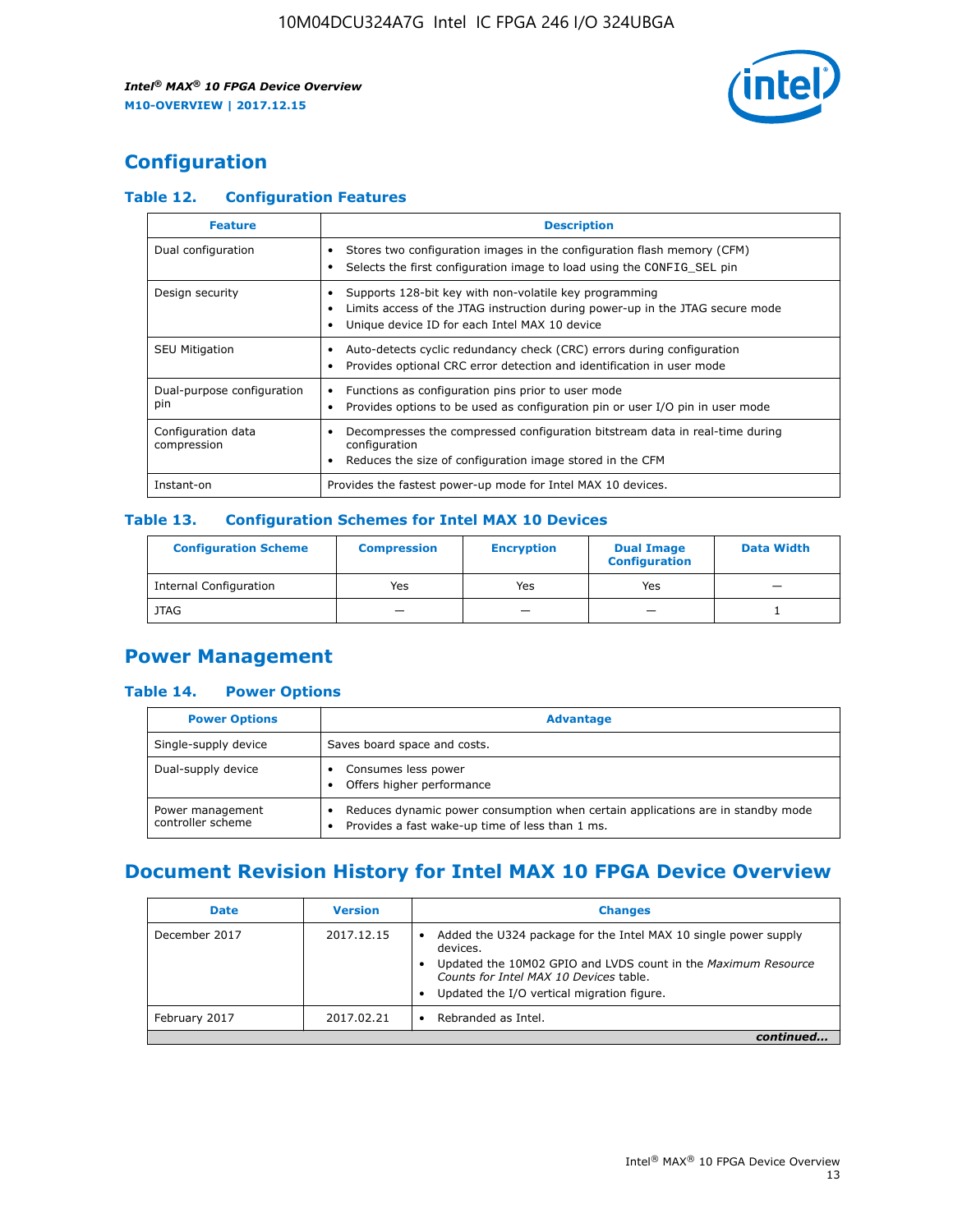

| <b>Date</b>    | <b>Version</b> | <b>Changes</b>                                                                                                                                                                                                                                                                                                                                                                                                                                                                                                                                                                                                                                                                                                                                                                                                                                                                                                                                                                                                                                                                                                  |
|----------------|----------------|-----------------------------------------------------------------------------------------------------------------------------------------------------------------------------------------------------------------------------------------------------------------------------------------------------------------------------------------------------------------------------------------------------------------------------------------------------------------------------------------------------------------------------------------------------------------------------------------------------------------------------------------------------------------------------------------------------------------------------------------------------------------------------------------------------------------------------------------------------------------------------------------------------------------------------------------------------------------------------------------------------------------------------------------------------------------------------------------------------------------|
| December 2016  | 2016.12.20     | • Updated EMIF information in the Summary of Features for Intel MAX 10<br>Devices table. EMIF is only supported in selected Intel MAX 10 device<br>density and package combinations, and for 600 Mbps performance, -6<br>device speed grade is required.<br>Updated the device ordering information to include P for leaded<br>package.                                                                                                                                                                                                                                                                                                                                                                                                                                                                                                                                                                                                                                                                                                                                                                         |
| May 2016       | 2016.05.02     | Removed all preliminary marks.<br>Update the ADC sampling rate description. The ADC feature monitors<br>single-ended external inputs with a cumulative sampling rate of 25<br>kilosamples per second to 1 MSPS in normal mode.                                                                                                                                                                                                                                                                                                                                                                                                                                                                                                                                                                                                                                                                                                                                                                                                                                                                                  |
| November 2015  | 2015.11.02     | Removed SF feature from the device ordering information figure.<br>$\bullet$<br>Changed instances of Quartus II to Intel Quartus Prime.<br>$\bullet$                                                                                                                                                                                                                                                                                                                                                                                                                                                                                                                                                                                                                                                                                                                                                                                                                                                                                                                                                            |
| May 2015       | 2015.05.04     | Added clearer descriptions for the feature options listed in the device<br>ordering information figure.<br>Updated the maximum dedicated LVDS transmitter count of 10M02<br>device from 10 to 9.<br>Removed the F672 package of the Intel MAX 10 10M25 device :<br>- Updated the devices I/O resources per package.<br>- Updated the I/O vertical migration support.<br>- Updated the ADC vertical migration support.<br>Updated the maximum resources for 10M25 device:<br>- Maximum GPIO from 380 to 360.<br>- Maximum dedicated LVDS transmitter from 26 to 24.<br>- Maximum emulated LVDS transmitter from 181 to 171.<br>- Maximum dedicated LVDS receiver from 181 to 171.<br>Added ADC information for the E144 package of the 10M04 device.<br>Updated the ADC vertical migration diagram to clarify that there are<br>single ADC devices with eight and 16 dual function pins.<br>Removed the note about contacting Altera for DDR3, DDR3L, DDR2,<br>and LPDDR2 external memory interface support. The Intel Quartus<br>Prime software supports these external memory interfaces from version<br>15.0. |
| December 2014  | 2014.12.15     | Changed terms:<br>- "dual image" to "dual configuration image"<br>- "dual-image configuration" to dual configuration"<br>Added memory initialization feature for Flash and Analog devices.<br>Added maximum data retention capacity of up to 20 years for UFM<br>feature.<br>Added maximum operating frequency of 7.25 MHz for serial interface<br>for UFM feature.                                                                                                                                                                                                                                                                                                                                                                                                                                                                                                                                                                                                                                                                                                                                             |
| September 2014 | 2014.09.22     | Initial release.                                                                                                                                                                                                                                                                                                                                                                                                                                                                                                                                                                                                                                                                                                                                                                                                                                                                                                                                                                                                                                                                                                |